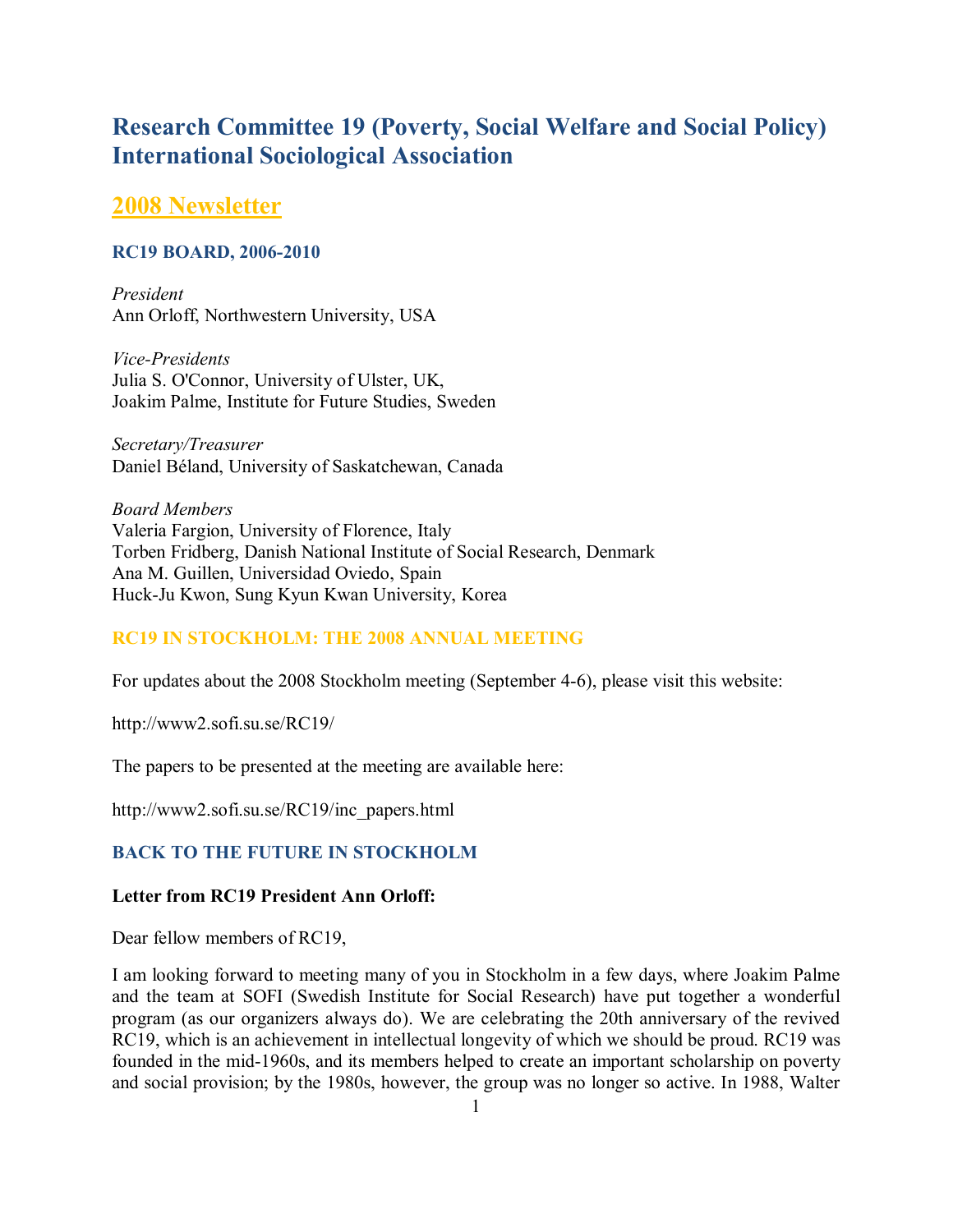Korpi, recently elected as the group's president, organized a meeting in Stockholm which marks the start of our research committee's "second life," in which comparative analyses of the politics of social policy and social provision's institutional configurations have been at the forefront of our investigations. Walter created a durable framework for a series of intense intellectual encounters at our yearly workshops, most notably the famous "Korpi's rules," in which papers are taken as read and are presented by commentators, allowing for an intense—and unusuallysatisfying—exchange of ideas.

RC19 is in excellent financial and organizational shape: we have more than 400 paid members, and our finances are in the black. We've been able to offer substantial support to local organizers this year, as in past years, which has enabled us to offer financial assistance to scholars otherwise unable to attend.

As for the future, we have our next two annual conferences lined up: 2009 will see us in Montréal, and 2011 in Moscow; the quadrennial conference of ISA will be held in 2010 in Goteburg, Sweden. We are looking for local organizers for 2012 and beyond, so do let me or someone else on our Executive Board know if you might be interested in hosting a conference. And we will be looking for a new President—I will have served the allowable two terms by then—and officers, to be elected in 2010, so please also suggest good candidates, or run yourself!

Sincerely,

Ann Orloff President Research Committee 19 International Sociological Association Professor of Sociology and Gender Studies Director, Program in Gender Studies Northwestern University

#### Walter Korpi's recollections of the 1988 Stockholm meeting:

*On the eve of the 2008 Stockholm meeting, we invited former RC19 President Walter Korpi to reflect on a major RC19 meeting that took place in the same city exactly 20 years ago.* 

RC19 was founded during the 1966 ISA meeting in Evian, Switzerland. The first conference I attended was in Mexico City in 1982. When I was subsequently elected president of the research committee, I found out that the number of members was very low. If I remember correctly, at that time only about 17 members had paid their fees to the Committee.

In this situation, major reforms were obviously needed. The reforms came to focus on different aspects. One was a broadening the research focus of the committee by placing comparative research on different aspects of welfare-state policies and development in the center of interest. Another was to engage internationally recognized researchers into regular conferences, scholars working with theoretically guided empirical research but differing in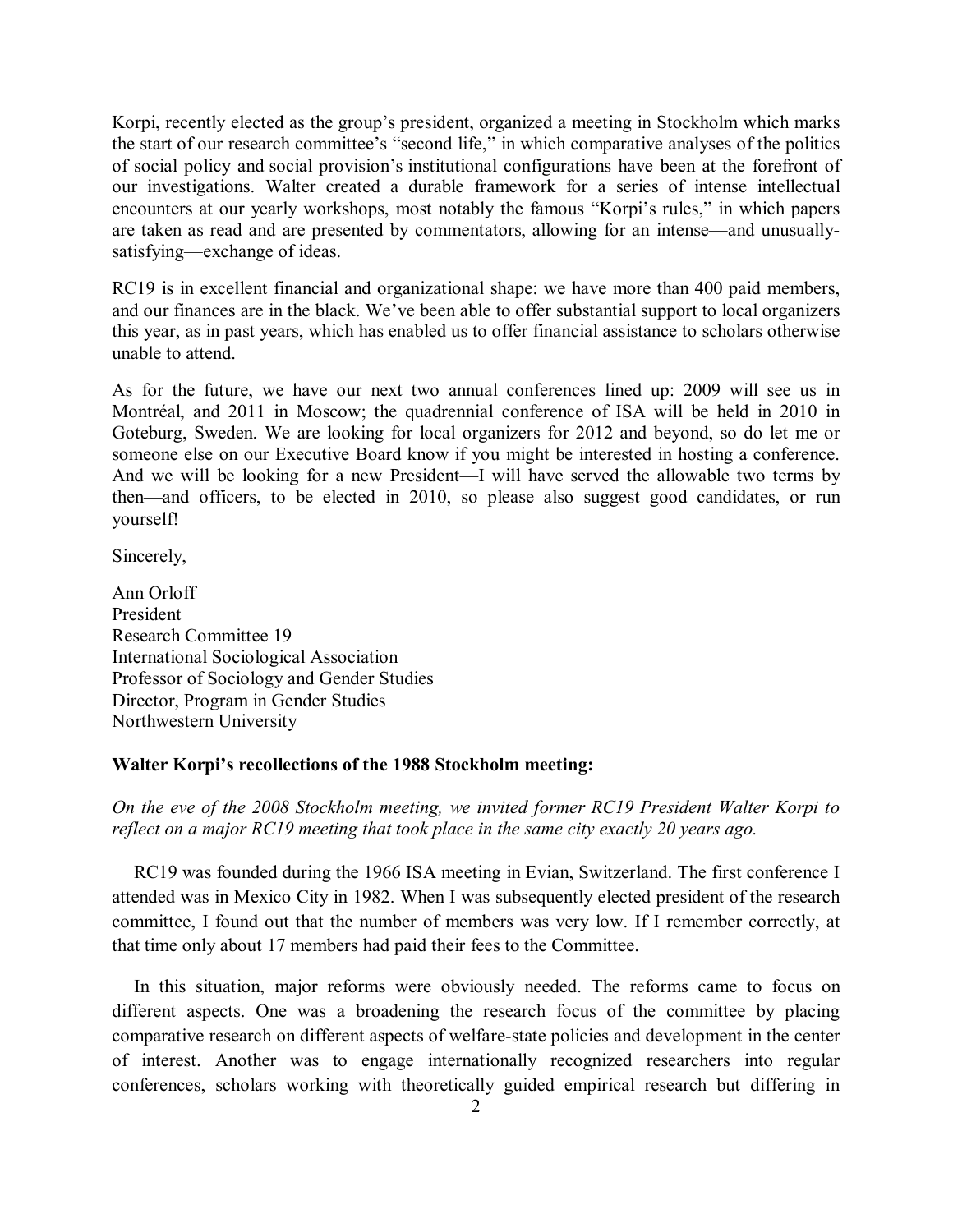theoretical outlooks. A third reform was to arrange meetings in the format of workshops with pre-circulated papers.

With the aid of a generous research grant from the Bank of Sweden Tercentenary Fund, I was able to invite some 25 international scholars to the 1988 conference in Stockholm. Intensive debates during the conference indicated that we had succeeded in bringing a plurality of theoretical perspectives into the committee. The format with pre-circulated papers, assumed to have been read by participants and introduced by an appointed discussant, also worked well. I had experimented with such workshops during my turn as president of the Swedish Sociological Association, and in such relatively small workshops, this format was fine. Among people whom I consulted on this issue, some said that scholars from abroad would be disappointed if not allowed to make at least a ten-minute introduction to their papers. Others argued that if you give them five minutes, they would in practice be impossible stop. The result was that in this new format, papers are assumed to have been read. The role of the discussant is not to present or to summarize the paper; instead *the discussant must assume the more demanding role of critically conveying to listeners the main arguments made in the paper so as to set the frame for initiated discussions.*

After this Stockholm conference, annual RC19 conferences were convened in other Nordic countries and later also in other parts of the world. This bodes well for the future of RC19.

Walter Korpi Professor Swedish Institute for Social Research (SOFI) Stockholm University

# **FORTHCOMING CONFERENCE**

#### **Asian Social Protection in Comparative Perspective**

January, 7-9, 2009 - National University of Singapore - Singapore

Asiaís growing economic and geopolitical importance has led to increased interest in its social protection and social welfare programs. How do these diverse countries deal with aging, disability, drug and alcohol abuse, housing, income supports and welfare, health care coverage, old-age pensions, single mothers, social services, unemployment, and the working poor? Are there lessons in this experience for other parts of the world? Are there lessons Asia can learn from the experience of others? And, how can we encourage cross-national exchanges among researchers, academics, practitioners, and government officials?

To learn more about the conference, please visit this website:

http://www.appam.org/conferences/international/singapore2009/index.asp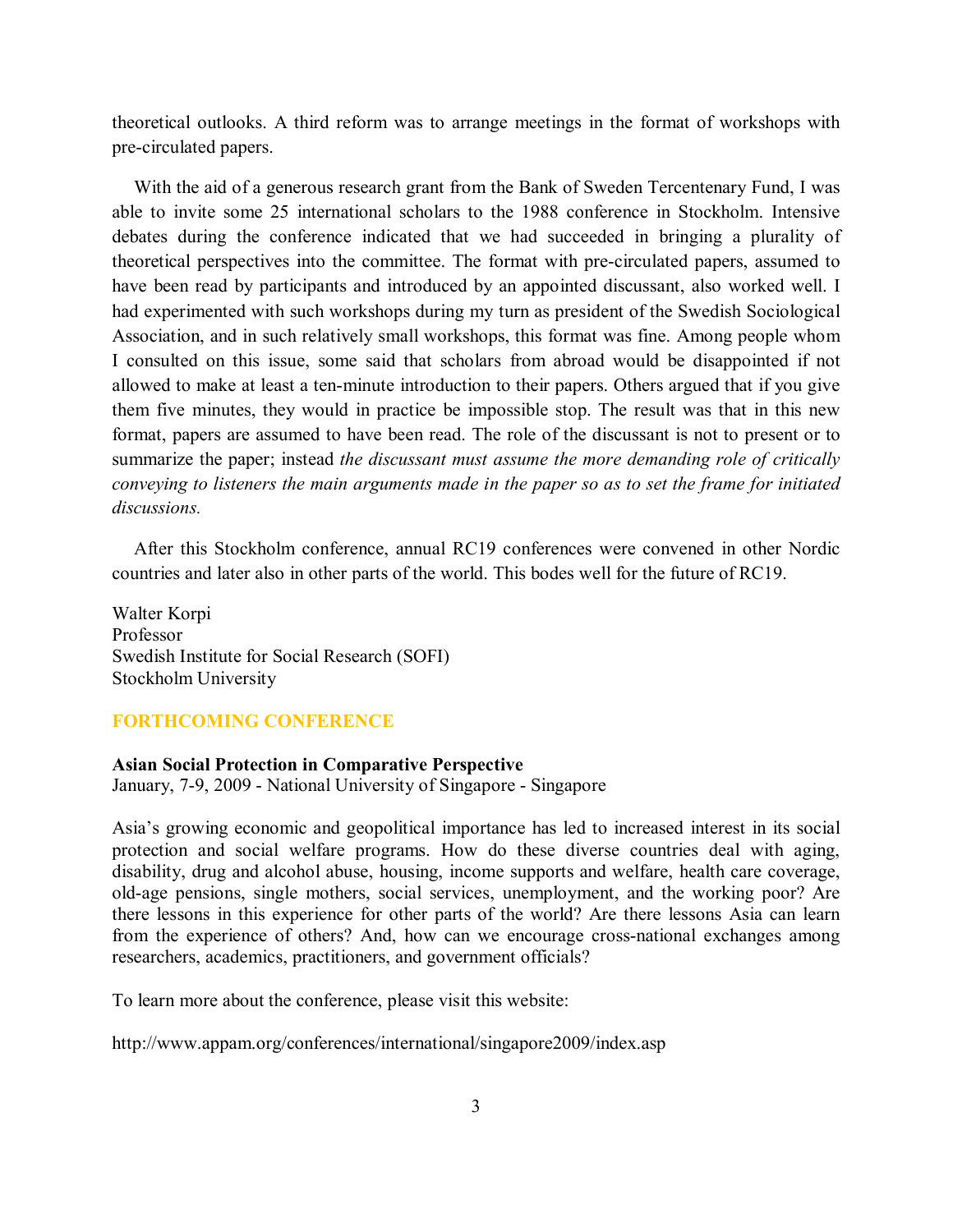#### **NEW BOOKS**

### **Daniel BÈland and AndrÈ Lecours. 2008.** *Nationalism and Social Policy: The Politics of Territorial Solidarity***. Oxford: Oxford University Press.**

Despite the recent proliferation of literature on nationalism and on social policy, relatively little has been written to analyse the possible interaction between the two. Scholars interested in social citizenship have indirectly dealt with the interaction between national identity and social programs, but they have seldom examined this connection in reference to nationalism. Specialists of nationalism rarely mention social policy, focusing instead on language, culture, ethnicity, and religion. The main objective of this book is to explore the nature of the connection between nationalism and social policy from a comparative and historical perspective. At the theoretical level, this analysis will shed new light on a more general issue: the relationships between identity formation, territorial politics, and social policy.

The cases at the centre of this study are three multinational states, that is, states featuring strong nationalist movements: Canada (Québec), the United Kingdom (Scotland), and Belgium (Flanders). The book looks at the interplay between nationalism and social policy at both the state and sub-state levels through a detailed comparison between these three cases. In its concluding chapter, the book brings in cases of mono-national states, like Germany and the United States to provide broader comparative insight on the meshing of nationalism and social policy. The original theoretical framework for this research is built using insight from selected scholarship on nationalism and on the welfare state.

#### *Contents*

Introduction

- 1. Understanding the Nationalism-Social Policy Nexus
- 2. Canada: Nationalism, Federalism, and Social Policy
- 3. The United Kingdom: Nationalism, Devolution, and Social Policy
- 4. Belgium: Nationalism, State Reform, and the Federalisation Debate

**Conclusion** 

### **Amilcar Moreira. 2008.** *The Activation Dilemma: Reconciling the Fairness and Effectiveness of Minimum Income Schemes in Europe***. Bristol: Policy Press.**

The activation of social welfare recipients has been, and still is, a central issue in the development of social and employment policies in Europe. This ambitious book explores the employment effectiveness of minimum income schemes, and provides the first comprehensive examination of its dependency on how the rights and obligations of the recipients are defined.

The book argues that the right to a minimum income can only be adequately justified with reference to the individual's right to personal development. Combining political theory and policy analysis, the author draws on evidence from eight different European countries to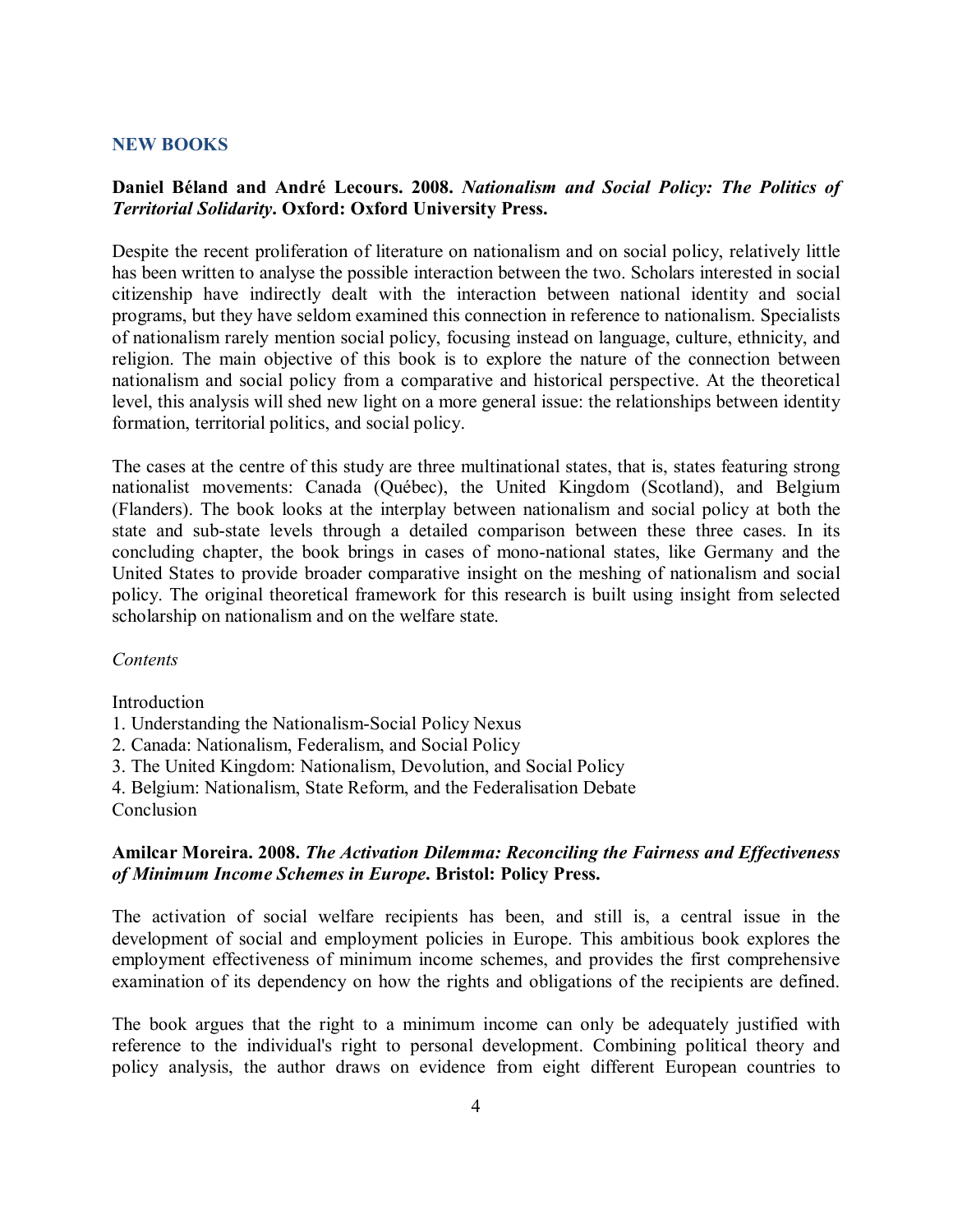illustrate how it is possible to combine higher levels of employment effectiveness with the respect for recipients' right to personal development.

Exploring the balance between fairness and effectiveness in the activation of minimum income recipients and acknowledging that individuals have both rights and obligations, this book will provide a useful reference tool to students, researchers and policy-makers with an interest in the work versus welfare nexus.

#### *Contents*

Introduction; The right to a minimum income: between Mead and Van Parijs; Justifying a minimum income guarantee: the right to personal development; The activation dilemma: a comparative study; Measuring respect for the right to personal development; The employment effectiveness of minimum income schemes; The employment effectiveness of minimum income schemes and their respect for the right to personal development; Conclusion.

# **Martin Seeleib-Kaiser, Silke van Dyk and Martin Roggenkamp. 2008.** *Party Politics and Social Welfare: Comparing Christian and Social Democracy in Austria, Germany and the Netherlands.* **Cheltenham: Edward Elgar.**

Christian and Social Democracies have been the driving force behind welfare state developments post-WWII. This valuable new book investigates whether continued party differences have contributed significantly to the design of social welfare in three conservative welfare states, Austria, Germany and the Netherlands, since the mid-1970s. Rather than assuming continued differences or convergence between parties, the primary focus is to empirically analyze party positions with regard to employment and labour market policies, social security, and family policies as well as the implemented policies themselves. The analysis demonstrates how changed interpretative patterns have led to a programmatic convergence amongst Christian Democrats and Social Democrats, largely resulting in a liberal-communitarian approach guiding the development of social welfare policies.

#### *Contents*

Introduction; 1. Institutions and Political Parties in Historical Contexts; 2. Welfare State Arrangements: A Historical Perspective; 3. Welfare Policy Changes Since the Mid-1970s; 4. Theories Explaining Welfare State Change; 5. Changed Interpretative Patterns of Welfare State Parties; 6. Christian Democratic and Social Democratic Welfare Policies and Politics in Comparative Perspective: Towards a Liberal Communitarian Welfare State? References; Index.

# **Martin Seeleib-Kaiser (ed.). 2008.** *Welfare State Transformations: Comparative Perspectives***. Basingstoke: Palgrave.**

This edited volume provides fresh empirical evidence of far reaching transformations of the welfare state globally that have changed the boundaries of the 'public' and 'private domains within the mixed economies of welfare. By investigating the various modes of policy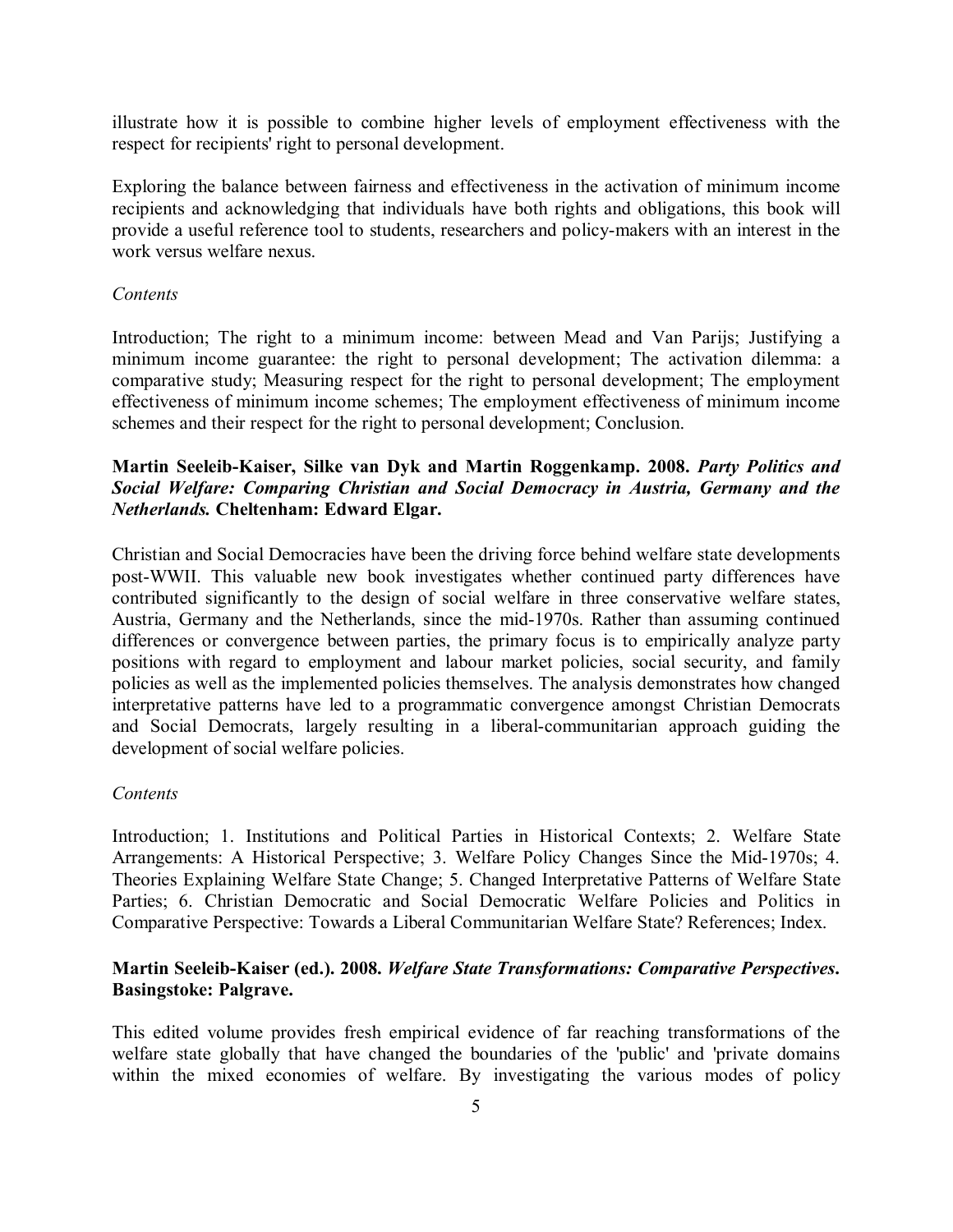intervention, such as financing and the provision and regulation of social policy, it provides a nuanced account of reforms in the past decade. The book includes contributions from leading anthropologists, political scientists, sociologists and social policy analysts, and analyses key policy areas including income security, health, care, social services and education.

# *Contents*

Shifting Boundaries of 'Public and Private'; M.Seeleib-Kaiser PART I: STATE PERSPECTIVES Welfare State Reforms in the United Kingdom; M. Powell Welfare State Transformations in an Affluent Scandinavian State: The Case of Denmark; J.Goul-Andersen The Public-Private Mix in Southern Europe: What Changed in the Last Decade?; A.Guillen & M.Petmesidou Metamorphoses of Welfare States in Central and Eastern Europe; M.Potucek The State of Japanese Welfare: Welfare and the Japanese State; R.Goodman PART II: POLICY PERSPECTIVES Politically Dominant but Socially Flawed: Projected Pension Levels for Citizens at Risk in Six European Multi-Pillar Pension Systems; P.Bridgen & T.Meyer The Changing Public-Private Mix in OECD Healthcare Systems; H.Rothgang, M.Cacace, L.Frisina & A.Schmid From Liberal Statism to Statist Liberalism: The Transformation of Unemployment Policies in Europe; D.Clegg The Transformation of Incapacity Benefits; P.Kemp The 'Public' and 'Private' of Work-Family Reconciliation: Unsettling Gendered Notions and Assumptions; D.Ben-Galim & R.Gambles PART III: THEORETICAL PERSPECTIVES AND CONCLUSION Reconstructing Nation, State and Welfare: The Transformation of Welfare States; J.Clarke Conclusion; M.Seeleib-Kaiser

# **Wim van Oorschot, Michael Opielka and Birgit Pfau-Effinger (eds). 2008.** *Culture and Welfare State: Values and Social Policy in Comparative Perspective***. Cheltenham: Edward Elgar.**

*Culture and Welfare State* provides comparative studies on the interplay between cultural factors and welfare policies. Starting with an analysis of the historical and cultural foundations of Western European welfare states, reflected in the competing ideologies of liberalism, conservatism and socialism, the book goes on to compare the Western European welfare model to those in North America, Asia and Central and Eastern Europe. Comprehensive and engaging, this volume examines not only the relationships between cultural change and welfare restructuring, taking empirical evidence from policy reforms in contemporary Europe, but also the popular legitimacy of welfare, focusing particularly on the underlying values, beliefs and attitudes of people in European countries.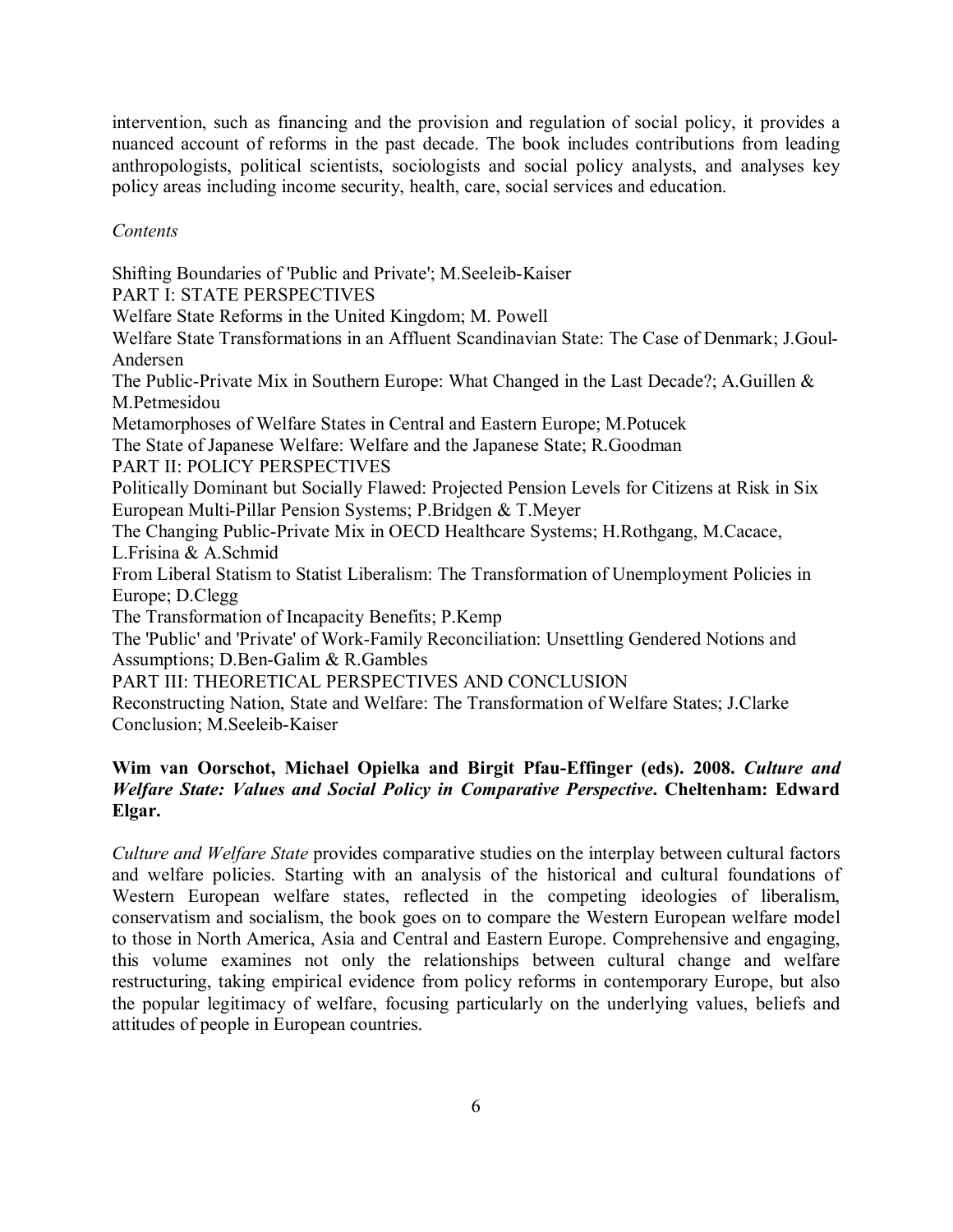This book will be of great interest to sociologists and political scientists, as well as social policy experts interested in a cultural perspective on the welfare state.

### *Contents*

Part I: Cultural Foundations of the Welfare State: Ideas of the Good Society Part II: Worlds of Welfare Culture Part III: Cultural Change and Welfare Reform Part IV: Popular Welfare Values and Beliefs

Contributors include: J. Clarke, Z. Ferge, J. Fink, J. Gelissen, D. Hofacker, B. Hvinden, M. Kremer, D. Lueck, J. O'Connor, M. Opielka, I. Peng, B. Pfau-Effinger, G. Robinson, S. Stjernø, K. van Kersbergen, W. van Oorschot, and R. Walker.

# **Yeates, Nicola (ed.). 2008.** *Understanding Global Social Policy***. Bristol: Policy Press.**

As a field of study, global social policy has grown in strength and remit over the last decade and offers a fresh set of perspectives on contemporary debates within social policy. This book is the first student-aimed textbook that comprehensively engages with this field of study, examining the key theoretical and policy debates and issues.

Written by an international team of leading social policy analysts, it examines the impact of the prefix 'global' on the ways in which social policy as a field of study is constructed and explores how the globalising strategies of state and non-state actors intersect with social policy concerns, evaluating their impacts upon social welfare.

# *Features*

-Emphasises the role of supra-national organisations and international actors in social policy formation;

-Highlights the 'bottom-up' transnational pressures and forces in the formation of global social policy as well as 'top-down' ones associated with intergovernmental fora and organisations;

-Historicises current developments and debates in global social policy;

-Focuses on policy processes, content and impacts.

Designed with the needs of students in mind the book includes useful chapter summaries, illustrative boxes and diagrams, and pointers to relevant websites and other sources of further information that will be invaluable to undergraduate and postgraduate students in social policy, sociology, health studies and development studies.

# *Contents*

The idea of global social policy  $\sim$  Nicola Yeates; Global and regional social governance  $\sim$  Bob Deacon; The global transfer of social policy  $\sim$  Rob Hulme and Moira Hulme; Business and global social policy formation  $\sim$  Kevin Farnsworth; International trade and welfare  $\sim$  Christopher